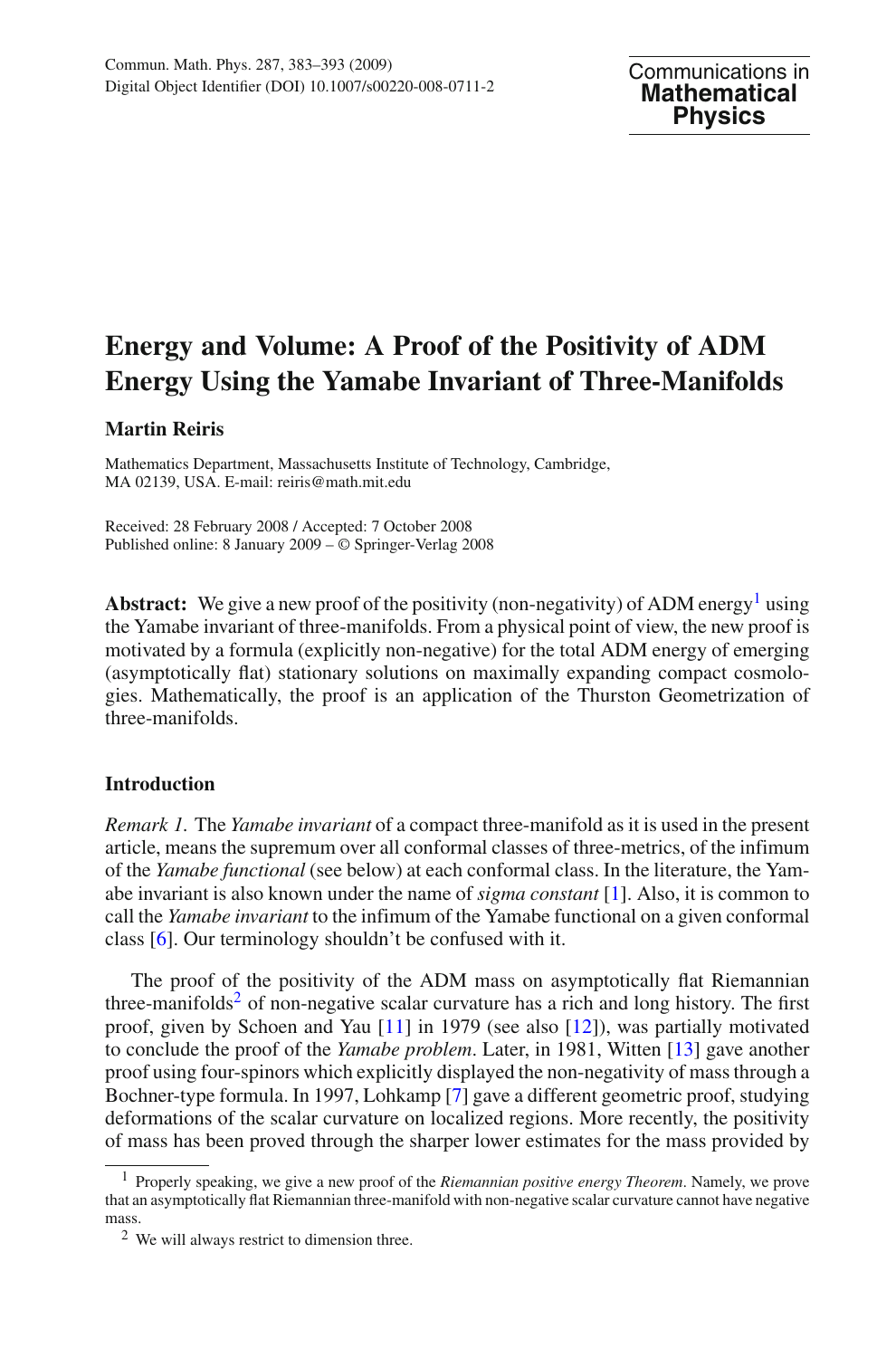the *Penrose inequality* [\[5\]](#page-10-6). Here, we will provide a proof of the non-negativity of mass which in a vague sense closes a circle of concepts opened since the original proof by Schoen and Yau motivated by the Yamabe problem. Being still a little imprecise, the present proof shows that the non-negativity of mass is implied by the solvability of the Yamabe problem on manifolds with non-positive Yamabe invariant and the computation [\[2](#page-10-7)] (after the proof of the Thurston Geometrization Conjecture) of the Yamabe invariant of three-manifolds, for manifolds whose Yamabe invariant is also non-positive[.3](#page-1-0)

We will give thus a new proof of the following well known statement.

<span id="page-1-1"></span>**Theorem 1.** *Say* (*M*, *g*) *is an asymptotically flat Riemannian three-manifold of nonnegative scalar curvature. Then, if*  $m \neq 0$  *it is*  $m > 0$ *.* 

*Remark 2.* The theorem doesn't tell (and we won't prove) that the manifold is flat and topologically  $\mathbb{R}^3$  when  $m = 0$ . By asymptotically flat we mean  $\left(\frac{\partial^{(i)}(g-g_S)}{\partial g}\right) = \mathcal{O}(r^{-2-i})$ <br>with  $i = 0, 1, 2$  and  $g_S$  the Schwarzschild metric  $g_S = (1 + \frac{m}{2})^4 (dr^2 + r^2 d\Omega^2)$ with  $i = 0, 1, 2$  and  $g_S$  the Schwarzschild metric  $g_S = (1 + \frac{m}{2r})^4 (dr^2 + r^2 d\Omega^2)$ .

Let us give below a brief introduction of the main elements involved in the proof. We will end up explaining the ideas behind the main argument.

Say (*M*, *g*) is a compact Riemannian three-manifold, define the *Yamabe functional* on the conformal class [*g*] of *g* as

$$
Y(\tilde{g}) = \frac{\int_M \tilde{R} dv_{\tilde{g}}}{V_{\tilde{g}}^{\frac{1}{3}}},
$$

where  $\tilde{g}$  is a metric in the conformal class of *g*, i.e.  $\tilde{g} = e^{2f}g$ ,  $V_{\tilde{g}}$  is the volume of *M* under the volume form of  $\tilde{g}$  and  $\tilde{R}$  the scalar curvature of  $\tilde{g}$ . Denote by  $\lambda([g])$  the infimum of *Y* in [*g*] and define the *Yamabe invariant Y(M)* of *M* as the supremum of  $\lambda([q])$  over all conformal classes [g]. A landmark in geometric analysis is the resolution of the *Yamabe problem* (see [\[6](#page-10-1)] for a survey).

**Theorem 2.** (*Yamabe, Aubin, Trudinger, Schoen*)*. Say g is not conformal to the standard sphere. Then,* λ([*g*]) < λ(*S*3) *and there is a metric in* [*g*] *of constant scalar curvature reaching*  $\lambda([q])$ .

Observe that the Yamabe functional is scale invariant therefore if  $\tilde{g}$  realizes  $\lambda([g])$  so does any scaling of it. Observe too that if  $Y(M) < 0$  the Yamabe invariant is equal to minus the infimum of the two-third power of the volumes of Yamabe metrics of scalar curvature negative one. Therefore maximizing the scalar curvature among unit volume Yamabe metrics is equivalent to minimizing the volume among Yamabe metrics of constant scalar curvature minus one. What is the relation between the signature of  $Y(M)$ and the topology of *M*, and how much is its value? This question was partially answered after the proof of the Thurston Geometrization Conjecture [\[3](#page-10-8),[9\]](#page-10-9) via the Ricci flow. Let us briefly review how to obtain Thurston's geometrization on three-manifolds (see [\[1\]](#page-10-0) for a summary) as it is relevant to the article and to give a partial answer to the question before. Given a three-manifold *M*, to obtain the geometric decomposition one first performs the prime decomposition, i.e. factors *M* into a unique (up to reordering) connected sum of prime three-manifolds  $P_i$ . A prime three-manifold is one which is not the three

<span id="page-1-0"></span><sup>&</sup>lt;sup>3</sup> It is worth to remark that (in dimension three) the Positivity Energy Theorem is needed to settle the Yamabe problem in the case that the infimum of the Yamabe functional on the given conformal class is positive. Thus it is not needed to solve the Yamabe problem on manifolds with non-positive Yamabe invariant.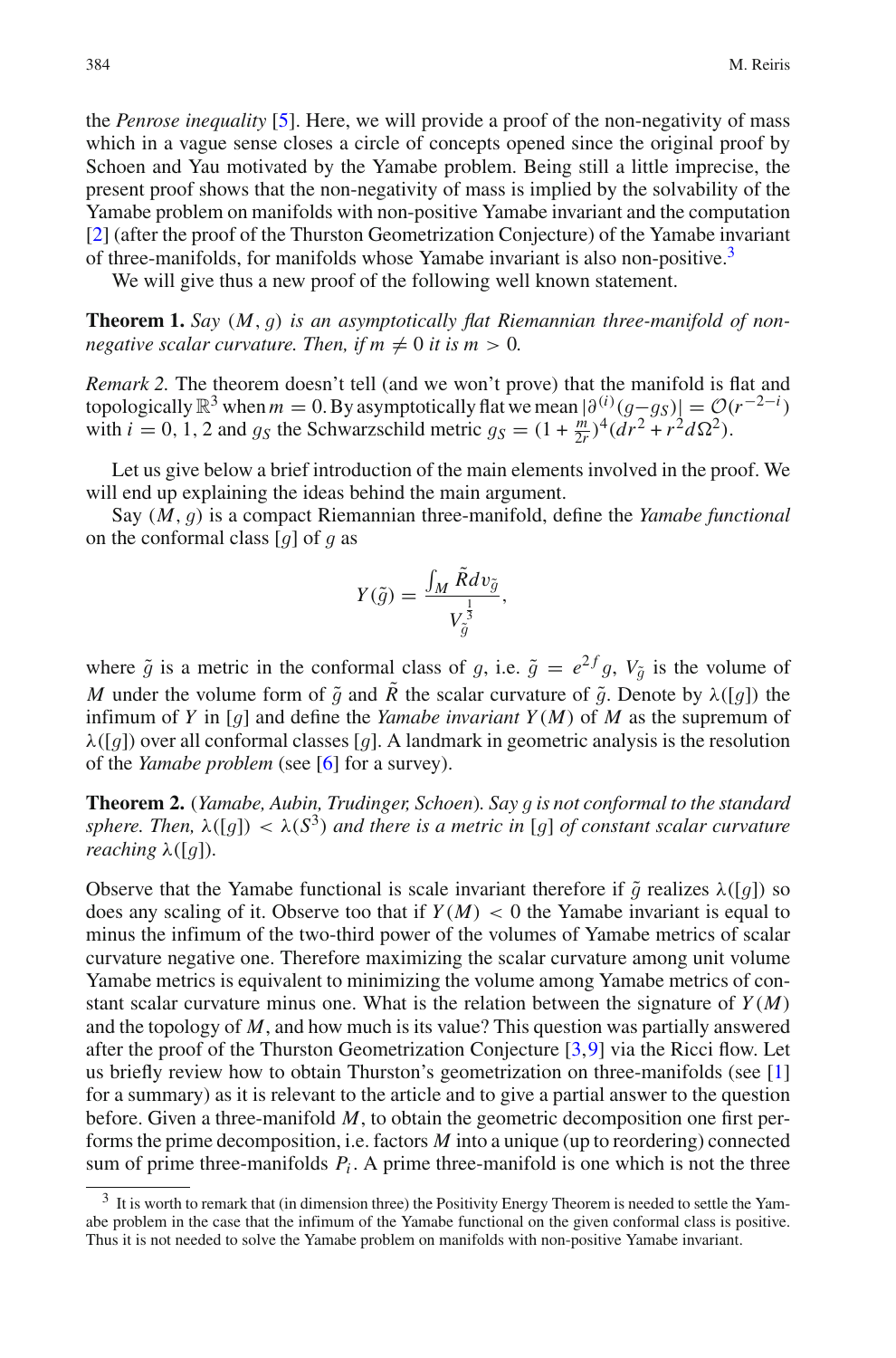sphere and it is either  $S^2 \times S^1$  or it is irreducible (i.e. every two sphere bounds a disc). On each one of the resulting (prime) three-manifolds one performs the torus decomposition (JSJ) by excising incompressible tori (those whose fundamental group injects). In this way we obtain a set of manifolds with toric boundaries. Thurston's geometrization asserts that each one of the resulting pieces admits a geometric structure among eight possible [\[1](#page-10-0)]. In particular, after this decomposition is carried out, there is a possibly empty set of manifolds with or without boundary admitting a complete hyperbolic metric of finite volume. We will denote such summands as  $H_i$ . An important property [\[8\]](#page-10-10) of the prime decomposition is that if  $M = P_1 \sharp ... \sharp P_m$  and  $N = \tilde{P}_1 \sharp ... \sharp \tilde{P}_n$ , then  $M\sharp N=P_1\sharp \ldots \sharp P_m\sharp \tilde{P}_1\sharp \ldots \sharp \tilde{P}_n,$  where each  $\sharp$  denotes a connected sum. This property will be used in *Step 3* inside the proof of Theorem [1.](#page-1-1) The following partial answer to the question above was proved in [\[2\]](#page-10-7).

<span id="page-2-3"></span>**Theorem 3.** *Say M is a three-manifold whose Thurston decomposition has at least one component with hyperbolic geometry. Then, Y*(*M*) < 0 *and*

$$
Y(M) = -6\left(\sum V(H_i)\right)^{\frac{2}{3}}.
$$

In this case the Yamabe invariant is only sensitive to the hyperbolic sector of the Thurston decomposition. We will exploit this fact to give a proof of the positivity of mass proceeding by contradiction and showing that if not the volume of a certain Yamabe metric of scalar curvature negative one is below  $(-Y(M))^{\frac{3}{2}}$  with *M* a three-manifold of negative Yamabe invariant. Let us explain the main steps to carry out this program. Roughly speaking a metric is asymptotically flat at spatial infinity if asymptotically it looks as the Schwarzschild metric

$$
g = \frac{1}{\left(1 - \frac{2m}{r}\right)} dr^2 + r^2 d\Omega,\tag{1}
$$

where a priori the mass *m* can have arbitrary signature.<sup>[4](#page-2-0)</sup> Let  $S(r)$  be the sphere of constant coordinate radius*r*, and let *n* be the outgoing normal. Being spherically symmetric the Schwarzschild metric is well known to be conformally flat. In fact defining

$$
v = \frac{m}{2} \frac{1 + \sqrt{1 - \frac{2m}{r}}}{1 - \sqrt{1 - \frac{2m}{r}}},
$$

we get explicitly

$$
g = \left(1 + \frac{m}{2v}\right)^4 (dv^2 + v^2 d\Omega^2),
$$

which after the change of variables  $u = \ln v$  transforms into

$$
g = 4m^2 \cosh^4 \frac{(u - \ln m/2)}{2} (du^2 + d\Omega^2),
$$
 (2)

<span id="page-2-1"></span>if  $m > 0$  and

$$
g = 4m^2 \sinh^4 \frac{(u - \ln -m/2)}{2} (du^2 + d\Omega^2),
$$
 (3)

<span id="page-2-2"></span><span id="page-2-0"></span><sup>4</sup> We will assume throughout that the mass *m* is different from zero.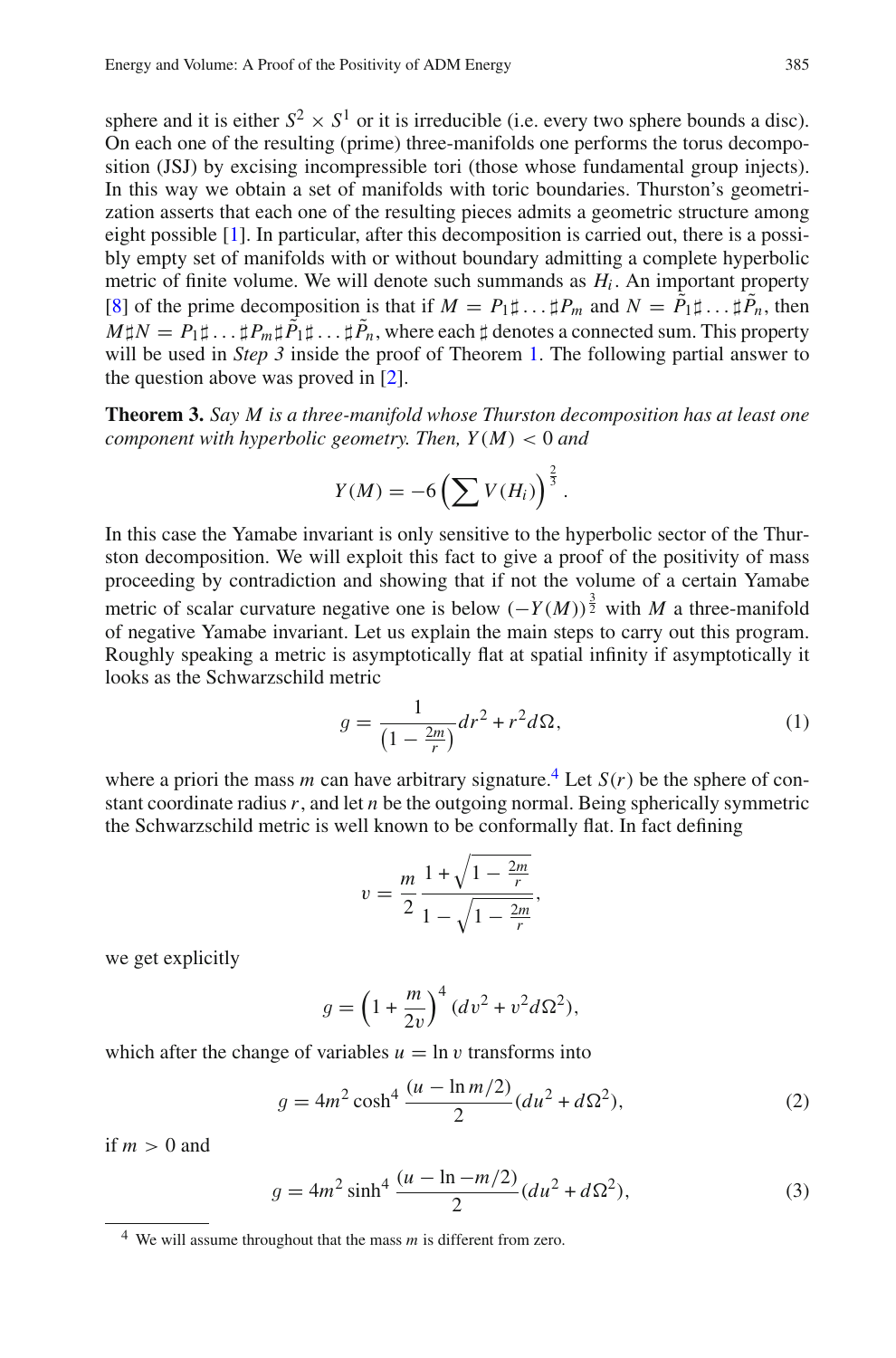if  $m < 0$ . The conformal presentation above (Eqs. [\(2\)](#page-2-1) and [\(3\)](#page-2-2)) clearly display the dependence of the normal component of the Ricci curvature with respect to the signature of mass. In fact recalling that  $Ric(n, n) = -2e^{-2f} \partial_u^2 f$  with *f* half the logarithm of the conformal factor in Eqs. [\(2\)](#page-2-1) and [\(3\)](#page-2-2) respectively, we get

$$
Ric(n, n) = \frac{-1}{8m^2 \cosh^6 \frac{u - \ln m/2}{2}},
$$

if  $m > 0$  and

$$
Ric(n, n) = \frac{1}{8m^2 \sinh^6 \frac{u - \ln -m/2}{2}},
$$

if  $m < 0$ . Thus if the mass is positive the normal component of the curvature is negative while it is positive if the mass is negative.<sup>5</sup> We will use this fact to make a volume comparison. Observe that the mean curvature of a sphere  $S(r)$  (as a two-spheres embedded

in Schwarzschild space) is  $\theta = \frac{2\sqrt{1-\frac{2m}{r}}}{r}$ . As a consequence, the surrounding geometry of the spheres *S*(*r*) inside the Schwarzschild space gets closer and closer to the surrounding geometry of the spheres  $S_F(r)$  of radius *r* inside Euclidean space. Thus, large spheres provide a starting point from which to compare volumes between the Schwarzschild and the Euclidean spaces. Let us describe this in more detail. Fix a center *o* in Euclidean three-space and denote by  $S_E(r)$  the two-spheres with center  $o$  and radius  $r$ . In Schwarzschild space let  $d(r_1, r_0)$  ( $r_1 < r_0$ ) be the Riemannian distance between the spheres  $S(r_1)$  and  $S(r_0)$ . Finally denote by  $V_E(r, r_0)$  the Euclidean volume lying between the spheres  $S_F(r)$  and  $S_F(r_0)$  and denote by  $V_S(r_1, r_0)$  the volume lying between  $S(r_1)$ and  $S(r_0)$  inside the Schwarzschild space. In the sense of the classical volume comparison, one would like to compare the volumes  $V_S(r_1, r_0)$  and  $V_E(r_0 - d(r_1, r_0), r_0)$  as  $r_1$  decreases, starting from  $r_1 = r_0$ , with  $r_0$  a large radius. According to the Bishop-Gromov volume comparison, as  $r_1$  decreases the volume  $V_S(r_1, r_0)$  increases faster than the volume  $V_F(r_0 - d(r_1, r_0), r_0)$  when  $m > 0$  (because  $Ric(n, n) < 0$ ) and slower if  $m < 0$  (because  $Ric(n, n) > 0$ ). Let us quantify this volume comparison. From the expansion of  $\frac{1}{\sqrt{1-x}}$  we get

$$
\frac{1}{\sqrt{1 - \frac{2m}{r}}} = 1 + \frac{m}{r} + \frac{3}{2} \frac{m^2}{r^2} + \frac{5}{2} \frac{m^3}{r^3} + \frac{35}{8} \frac{m^4}{r^4} + \mathcal{O}(r^{-5}).\tag{4}
$$

<span id="page-3-1"></span>The distance  $d(r_1, r_0)$  is estimated as

$$
d(r_1, r_0) = r_0 - r_1 + m \ln \frac{r_0}{r_1} + \mathcal{O}(r_1, r_0),
$$
\n(5)

where  $\mathcal{O}(r_1, r_0) \to 0$  as  $r_1, r_0 \to \infty$  and the volume  $V_S(r_1, r_0)$  as

<span id="page-3-2"></span>
$$
V_S(r_1, r_0) = \Omega_1 \left( \frac{1}{3} (r_0^3 - r_1^3) + \frac{m}{2} (r_0^2 - r_1^2) + \frac{3m^2}{2} (r_0 - r_1) + \frac{5m^3}{2} \ln \frac{r_0}{r_1} + \mathcal{O}(r_0, r_1) \right),\tag{6}
$$

<span id="page-3-0"></span><sup>&</sup>lt;sup>5</sup> One may interpret that by saying that if  $m < 0$  the Riemannian slice focuses into a naked singularity (at  $u = ln - m/2$ ) while if  $m > 0$  the slice gets thickened (forming a horizon at  $u = lnm/2$ ) preventing any singularity.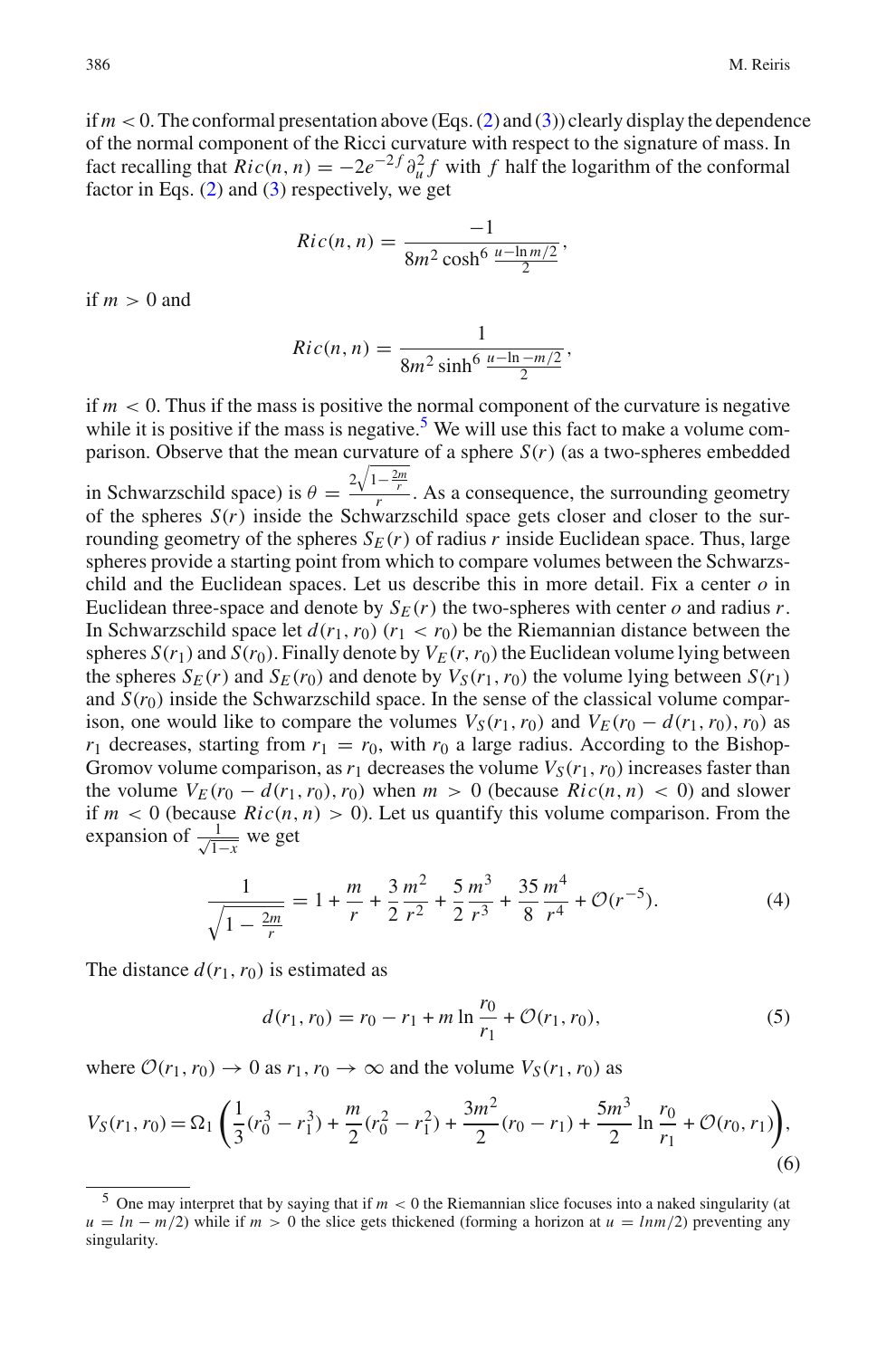with  $\mathcal{O}(r_0, r_1)$  as above and  $\Omega_1$  the volume of the unit two-dimensional sphere. Formulas [\(5\)](#page-3-1) and [\(6\)](#page-3-2) show that given  $r_1$  the difference in volume between the Schwarzschild and Euclidean space increases to infinity if  $m > 0$  as  $r_0$  goes to infinity (and comparing them from  $r_0$ ) and to negative infinity if  $m < 0$ . As said before, we will use this fact, proceeding by contradiction and assuming there exists an asymptotically flat metric with negative mass, to find a Yamabe metric of constant scalar curvature negative one whose volume is below  $(-Y(M))^{\frac{3}{2}}$  for *M* certain compact three-manifold with negative Yamabe invariant. In other words we increase the Yamabe invariant of *M*. The idea is the following. Pick a (any) compact hyperbolic manifold  $H$ . Say  $q_H$  is the (unique) hyperbolic metric of sectional curvature <sup>−</sup>1. Scale *<sup>g</sup><sup>H</sup>* to get a metric *<sup>g</sup><sup>K</sup>* of sectional curvature  $-K$  (and scalar curvature  $-6K$ ) in such a way that the local geometry is almost flat. Pick the (hypothetical) asymptotically flat metric of negative mass and, loosely speaking, place it inside *H* in replacement of a big ball (in the metric  $q_K$ ) whose geometry is not far from flat. In this way, as has been argued above, one obtains a new metric  $q_{\parallel}$  (and a new manifold *M*) whose volume is substantially below the volume of  $(H, g_K)$ . The crucial point is to show that the gluing can be done with enough care to guarantee that the Yamabe metric of scalar curvature  $-6K$  (in the conformal class of  $g<sub>th</sub>$  in *M*) has a volume still below the volume of  $(H, g_K)$ . It is then shown that  $−Y(M) > −Y(H) > 0$ which gives the mentioned contradiction.

*A cosmological motivation.* The reasoning above aroused in the study of the long time evolution of constant mean curvature cosmological solutions having maximal rate of expansion, i.e. expanding as the  $K = -1$  Robertson-Walker cosmological model does. We mention here (sketchily) the main lines of the motivation<sup>6</sup>. For a detailed analy-sis of the presentation below see [\[10](#page-10-11)]. Say  $H = M$  is a hyperbolic manifold. For any CMC (constant mean curvature) state  $(q, K)$ , where q is a three-metric and K the sec-CMC (constant mean curvature) state  $(g, K)$ , where *g* is a three-metric and *K* the sec-<br>ond fundamental form define the *reduced volume*<sup>7</sup>  $V(a, K) = H^3 V_a$ , where  $H = \frac{-k}{\hbar}$ ond fundamental form, define the *reduced volume*<sup>[7](#page-4-1)</sup>  $\mathcal{V}(g, K) = \mathcal{H}^3 V_g$ , where  $\mathcal{H} = \frac{-k}{3}$ <br>is the Hubble parameter. It is known that the infimum of  $\mathcal{V}$  in the set of all CMC is the Hubble parameter. It is known that the infimum of *V* in the set of all CMC states is given by  $\left(-\frac{1}{6}Y(M)\right)^{\frac{3}{2}}$ , and therefore  $V_{inf} = V_{gH}$ . Define the *CMC energy* as

$$
E = \frac{1}{4\pi\mathcal{H}}(\mathcal{V} - \mathcal{V}_{inf}).
$$
\n(7)

<span id="page-4-2"></span>Say  $N$  is the lapse when we take the mean curvature  $k$  as time. Define the Newtonian potential  $\phi = \frac{Nk^2}{3} - 1$ . Then  $\phi$  satisfies the Poisson like equation

$$
\Delta \phi + |K|^2 \phi = |\hat{K}|^2,
$$

where  $\hat{K}$  is the traceless part of  $K$ . Consider for simplicity an empty-matter universe which is expanding and suppose that some gravitational energy collapsed into a set of black holes that, asymptotically in time, become asymptotically flat and away from each other. Using the Einstein equations it is seen that the CMC energy evolves as

$$
\frac{dE}{d\sigma} = -\frac{1}{4\pi} \int_H \tilde{N} |\hat{K}|^2 dv_g + E,
$$

<span id="page-4-0"></span><sup>6</sup> Although the mathematics can be made rigorous assuming suitable hypotheses, the hypotheses themselves are, mathematically speaking speculative [\[10\]](#page-10-11).

<span id="page-4-1"></span><sup>&</sup>lt;sup>7</sup> Under the name of *Reduced Hamiltonian* the quantity (up to a constant)  $\mathcal V$  was first introduced and studied in the context of long time evolution by Fischer and Moncrief [\[4\]](#page-10-12).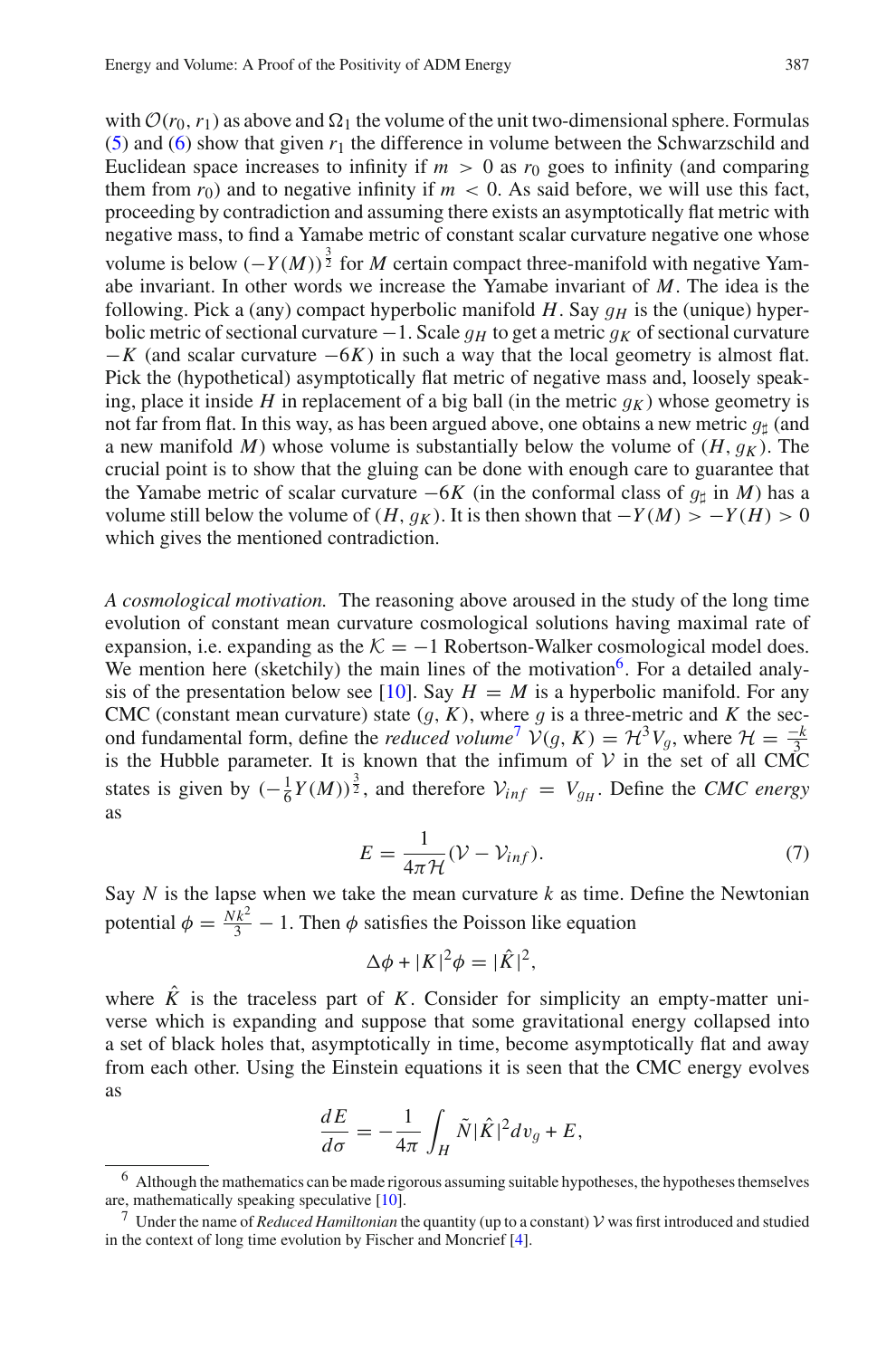where  $\sigma = -\ln k$  is the logarithmic time. Making the assumption that the volumes enclosed by the black holes grow slower than  $\frac{1}{\mathcal{H}^2}$  and that at big balls surrounding them (centers of mass) the potential is approximately  $\phi \sim \frac{-m_i}{r}$  we get after integration by parts that after a long time  $\frac{dE}{d\sigma} \sim 0$  and

$$
E \sim \sum m_i + \int_{(\cup B_i)^c} |\hat{K}|^2 (1+\phi) dv_g. \tag{8}
$$

<span id="page-5-0"></span>The formula above can be interpreted as  $E \sim M + R$ , where *M* is the total mass of the black holes and *R* the total energy of radiation. Observe that the expression *R* coincides with the kinetic term in the linearized ADM energy (see [\[10](#page-10-11)] for a more complete description). A remarkable fact about the formula [\(8\)](#page-5-0) is that the energy *E* on the left-hand side is explicitly positive (because of its definition in [\(7\)](#page-4-2)). This is the fact that inspired the present proof of the positivity of mass.

*Proof of Theorem [1.](#page-1-1)* As it was explained in the introduction, we will proceed by contradiction and assume we have an asymptotically flat Riemannian manifold (*M*, *g*) with non-negative scalar curvature and negative mass. We will use fresh notation in this section. Fix any compact hyperbolic three-manifold  $H$ , with hyperbolic metric  $q_H$  of sectional curvature minus one having volume  $V(H)$ . The proof of Theorem [1](#page-1-1) is made in four steps. In the first three steps we will assume that outside a compact set in *M* the metric  $q$  is exactly Schwarzschild. We will explain in the fourth step the necessary modifications to account for the general case. The first step consists in gluing the metric *g* to a hyperbolic metric  $q<sub>K</sub>$  of sectional curvature −*K* in the hyperbolic disc model, carefully controlling the quotient  $-R/(6K)$  with *R* the scalar curvature of the resulting Riemannian metric. Once this is done we place it inside the hyperbolic manifold *H* with metric  $\frac{1}{K}g_H$  of sectional curvature −*K*. Call the resulting Riemannian manifold  $(M \# H_{\alpha})$ . The second step proceeds to construct a barrier for the solution  $\phi$  of the  $(M \sharp H, g_{\dagger})$ . The second step proceeds to construct a barrier for the solution  $\phi$  of the Yamabe problem (with scalar curvature  $-6K$ ) with base metric  $g_{\uparrow}$ . In the third step we show, using the barrier found in the second step, that the volume of  $(M \sharp H, \phi^4 q_{\uparrow})$  is below the minimum possible provided by the Yamabe invariant of  $M \sharp H$ .

*Step 1.* As said we assume that outside a compact set in *<sup>M</sup>* the metric *g* is of the form

$$
g = \left(1 + \frac{m}{2r}\right)^4 (dr^2 + r^2 d\Omega^2).
$$
 (9)

<span id="page-5-2"></span><span id="page-5-1"></span>Recall that the disk representation of a hyperbolic space of sectional curvature −*K* (and therefore scalar curvature  $-6K$ ) is

$$
g_K = \frac{1}{\left(1 - \frac{Kr^2}{4}\right)^2} (dr^2 + r^2 d\Omega^2).
$$
 (10)

We represent a conformally flat metric by  $e^{2f}g_F$  with  $g_F = dr^2 + r^2d\Omega^2$  a flat metric.<br>We start the gluing of the metrics (9) and (10) by linearly deforming the exponent f We start the gluing of the metrics [\(9\)](#page-5-1) and [\(10\)](#page-5-2) by linearly deforming the exponent *f* from some radius  $r_0$  to some radius  $r_1$ . A schematic representation can be seen in Fig. [1.](#page-6-0)

Denote by  $f_S$  and  $f_K$  half the logarithm of the conformal factors in the metrics [\(9\)](#page-5-1) and [\(10\)](#page-5-2) respectively, namely

$$
f_K = -\ln\left(1 - \frac{Kr^2}{4}\right),\,
$$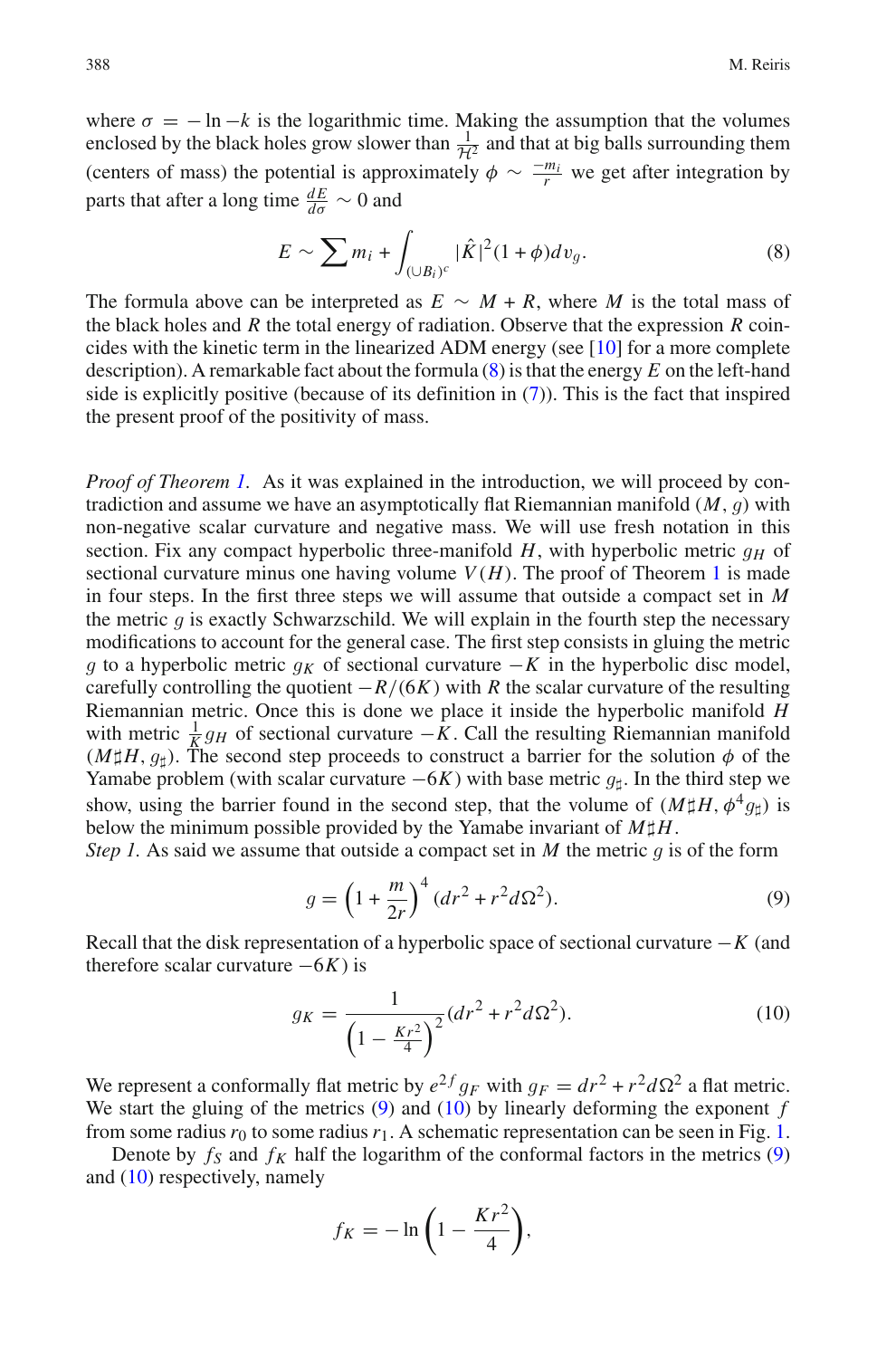

<span id="page-6-0"></span>**Fig. 1.** A schematic representation of the gluing

and

$$
f_S = 2\ln\left(1 + \frac{m}{2r}\right).
$$

<span id="page-6-1"></span>Denote by  $f_L$  the linear function tangent to  $f_S$  at  $r_0$ . There are unique  $K$  and  $r_1$  such that  $f_L$  is tangent to  $f_K$  at  $r_1$ . We get them solving the system of equations

$$
\frac{-m}{r_0^2 \left(1 + \frac{m}{2r_0}\right)} = \frac{Kr_1}{2\left(1 - \frac{Kr_1^2}{4}\right)},\tag{11}
$$

$$
-\ln\left(1 - \frac{Kr_1^2}{4}\right) = -\frac{m}{r_0^2\left(1 + \frac{m}{2r_0}\right)}(r_1 - r_0) + 2\ln\left(1 + \frac{m}{2r_0}\right). \tag{12}
$$

We display now the dependence of  $r_1$  and *K* with respect to  $r_0$  and *m*. Make  $\delta = r_1/r_0$ . From Eq.  $(11)$  we get

$$
\frac{1}{\left(1 - \frac{Kr_1^2}{4}\right)} = -\delta \frac{m}{2r_0} \frac{1}{\left(1 + \frac{m}{2r_0}\right)} + 1.
$$

Putting this into Eq. [\(12\)](#page-6-1) and making  $U = 1 + \frac{m}{2r_0}$  we get

$$
\ln\left(\delta \frac{1-U}{U} + 1\right) - \ln U^2 = 2\frac{1-U}{U}(\delta - 1),
$$

and rearranging terms

$$
\frac{\ln\left(\delta\frac{1-U}{U}+1\right)\frac{1}{U^2}}{2\frac{1-U}{U}}=\delta-1.
$$

When  $r_0 \to \infty$ ,  $U \to 1$  and  $\delta \to 4$  (use the equivalent ln  $x \sim x - 1$  as U tends to one). Note that  $K \sim -\frac{2m}{\delta r_0^3}$  as  $r_0 \to \infty$ .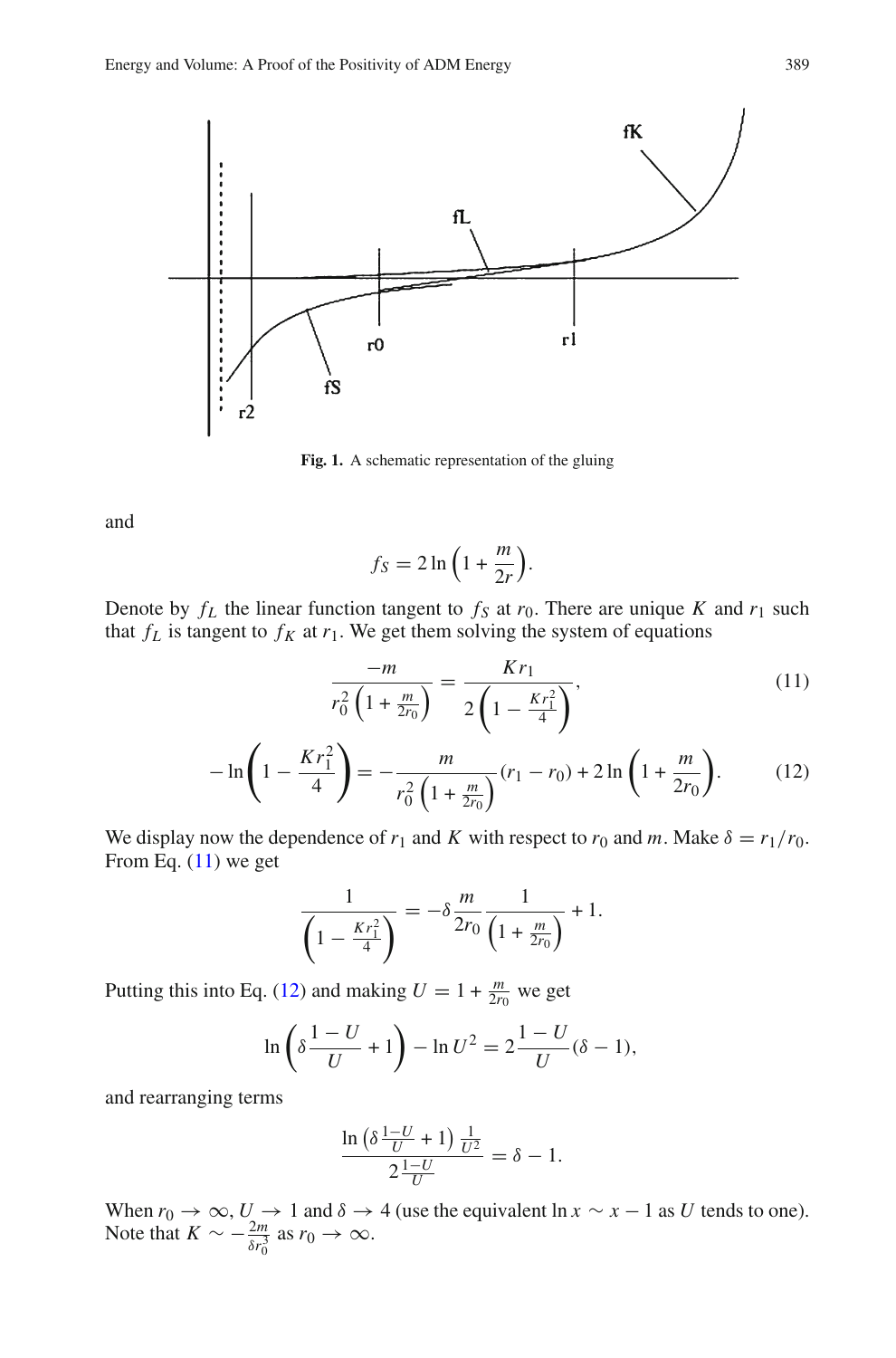Let *R* be the scalar curvature of  $e^{2f_L}$  *q<sub>F</sub>* considered in the domain where *r* lies between *r*<sup>0</sup> and *r*1. As will be explained in *Step 2* we need to estimate the maximum value of −*R*/(6*K*) in the interval [*r*0,*r*1], we do that below. Being spherically symmetric, the scalar curvature *R* is expressed as

$$
R = -4e^{-2f}\left(f'' + \frac{2f'}{r} + \frac{f's^2}{2}\right),\tag{13}
$$

<span id="page-7-0"></span>where  $' = \frac{d}{dr}$ . Thus, as  $f = f_L$  is linear and increasing,  $-R$  is a decreasing function of *r* in the interval  $[r_0, r_1]$ . Therefore  $-R/6K$  is maximum at  $r_0$ . We have

$$
-R(r_0) = 4e^{2f(r_0)} \left( -\frac{2m}{r_0^3 \left( 1 + \frac{m}{2r_0} \right)} + \frac{m^2}{2r_0^4 \left( 1 + \frac{m}{2r_0} \right)^2} \right)
$$

$$
= 16e^{2f(r_0)} \frac{(1-U)}{r_0^2 U} \left( 1 + \frac{(1-U)}{2U} \right).
$$

From Eq.  $(11)$  we get

$$
K = 4\delta \frac{(1-U)}{U} \frac{1}{r_1^2} \frac{1}{\left(1 + \frac{\delta}{U}(1-U)\right)}.
$$

Thus  $-R/(6K) \rightarrow (2/3)\delta \rightarrow 8/3$  as  $r_0 \rightarrow \infty$ . So far we constructed a  $C^1$  exponent, to get a smooth exponent (that we will denote  $\bar{f}$ ) in the conformal factor ( $e^{2\bar{f}}$ ) we need to deform (slightly) the functions  $f_L$  and  $f_S$  at  $r_0$  and the functions  $f_L$  and  $f_K$  at  $r_1$ . As will be explained later we want to do so without changing much the maximum of 8/3 for the quotient −*R*/(6*K*). This is a delicate operation as the scalar curvature Equation involves the second derivative of  $f$ . Let us explain how the deformation is performed at  $r_0$ . The deformation at*r*<sup>1</sup> proceeds along similar lines. Pick a function ξ of one variable, positive and symmetric around the origin with support in  $[-1, 1]$  and total integral one. Define the kernel  $\xi_{\epsilon} = \frac{1}{\epsilon} \xi(\frac{x}{\epsilon})$ . Say *f* is the function equal to *f<sub>S</sub>* before *r*<sub>0</sub> and the function  $f_L$  after  $r_0$ . We smooth it out by convolving it with the kernel  $\xi_{\epsilon}$ , i.e. we consider the function

$$
\bar{f}(r) = \int f(t)\xi_{\epsilon}(r-t)dt.
$$

Integrating by parts we get  $\bar{f}'(r) = \int f'(t)\xi_{\epsilon}(r-t)dt$  and  $\bar{f}''(r) = \int^{r_0} f''(t)\xi_{\epsilon}(r-t)dt$ (note that  $f''(r) = 0$  if  $r > r_0$ ). This shows that given  $\beta$  there is  $\gamma$  such that we can modify *f* on  $[r_0 - γ, r_0 + γ]$  to get  $|\bar{f} - f(r_0)| ≤ β, |\bar{f}' - f'(r_0)| ≤ β$  on  $[r_0 - γ, r_0 + γ]$ while making the second derivative  $\bar{f}^{\prime\prime}$  increasing (observe that  $f''_S$  is increasing). In particular we can see from Eq. [\(13\)](#page-7-0) that, up to  $\beta$ ,  $-R/(6K)$  passes from zero to 8/3 in the interval  $[r_0 - \gamma, r_0 + \gamma]$ . This finishes the construction.

Summarizing, we have constructed a metric on *M* equal to *g* until  $r_0 - \gamma$ , hyperbolic of sectional curvature  $-K$  after  $r_1 + \gamma$  and conformally flat with linear exponent in the conformal factor in the interval  $[r_0 + \gamma, r_1 - \gamma]$  in such a way that the quotient  $-R/(6K)$ has a maximum in *M* approaching 8/3 as  $r_0$  tends to infinity if we choose  $\gamma(r_0) \rightarrow 0$ as  $r_0 \rightarrow \infty$  conveniently.

We place now the metric constructed above inside the scaled hyperbolic manifold  $(H, \frac{1}{K}g_H)$ . Observe that the annulus  $[r_1 + \gamma, r_1 + 1]$  is isometric to an annulus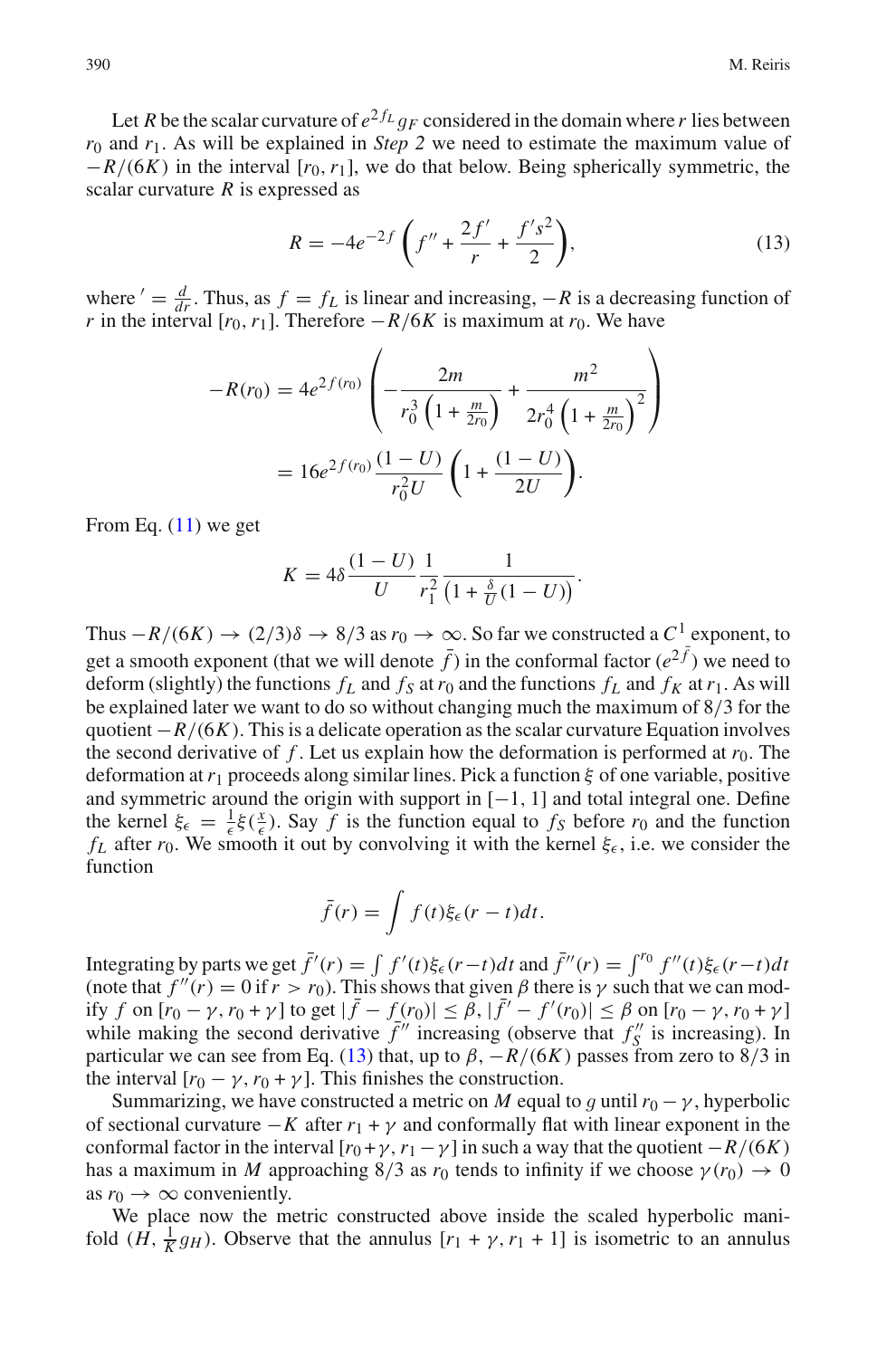$B(p, s_1)/B(p, s_0)$  in  $(H, \frac{1}{K}g_H)$ , where  $B(p, s)$  denotes a ball centered at *p* and of radius s in  $(H, \frac{1}{K}g_H)$ . After excising the ball  $B(p, s_0)$  we identify both annulus by the radius *s* in  $(H, \frac{1}{K}g_H)$ . After excising the ball  $B(p, s_0)$  we identify both annulus by the piven isometry, thus constructing a new manifold denoted as  $M \sharp H$  and a Riemannian given isometry, thus constructing a new manifold denoted as  $M \sharp H$  and a Riemannian metric on it denoted as  $q_{\text{H}}$ .

<span id="page-8-0"></span>*Step 2.* We study now the constant scalar curvature equation

$$
6K\phi^5 = 8\Delta\phi - R_{\sharp}\phi, \qquad (14)
$$

for a metric  $q_Y = \phi^4 q_{\uparrow}$ . We will construct an upper barrier  $\phi_T$  for the solution  $\phi$  allowing us to estimate the total volume of  $(M \sharp H, q_Y)$ . Let  $\phi_K$  be the conformal factor such that  $\phi_K^4 g_{\sharp} = g_K$  on  $[r_0 - 2\gamma, r_1 + 1]$ . Define the upper barrier  $\phi_T$  to the solution  $\phi$  of Eq. [\(14\)](#page-8-0) as (we will prove soon this is actually a barrier) as (we will prove soon this is actually a barrier)

$$
\phi_T = \begin{cases}\n\text{i) 1 on the } H - \text{side of the two} - \text{sphere } \{r = r_1\}, \\
\text{ii) } \phi_K(r) \text{ for } r \text{ in } [r_0 - 2\gamma, r_1 + 1], \\
\text{iii) in such a way that } F = 6K\phi_T^5 + R_\sharp \phi_T - 8\Delta\phi_T \ge 0, \\
\text{for } r \text{ in } [r_0 - 3\gamma, r_0 - 2\gamma], \\
\text{iv) } \phi_T(r_0 - 2\gamma) \le \phi_T \text{ (constant)} \le \phi_T(r_0 - 2\gamma) + \gamma, \\
\text{on the } M - \text{side of } \{r = r_0 - 3\gamma\}.\n\end{cases}
$$
\n(15)

<span id="page-8-1"></span>The construction in the third step in the definition  $(15)$  above can be done following the next argument. For a function  $\phi_T$  depending only on the radius, write<sup>[8](#page-8-2)</sup>  $\Delta \phi$  =  $\frac{1}{A(s)}(A(s)\phi'_T(s))'$ , where *s* is the radial distance, i.e.  $\frac{ds}{dr} = (1 + \frac{m}{2r})^2$ ,  $A(s)$  is the area of the two sphere with *s* constant and  $' = \frac{d}{ds}$ . For  $r > r_0 - 2\gamma$  we have defined  $\phi_T$  as  $\phi_T = \phi_K$  therefore

$$
\phi_T = \frac{1}{\left(1 - \frac{Kr^2}{4}\right)^{\frac{1}{2}} \left(1 + \frac{m}{2r}\right)},\tag{16}
$$

for *r* greater but close to  $r_0 - 2\gamma$ . A straightforward computation gives  $\phi'_T r_0 - 2\gamma$   $\sim$  $m(\frac{1}{2} - \frac{1}{2\delta})\frac{1}{r_0^2} < 0$  as  $r_0 \to \infty$ . Pick a function of one variable  $\xi$ , being zero for  $x < -1$ and one for  $\dot{x} > 0$  with a graph as is represented in Fig. [2.](#page-9-0) Define  $\phi_T$  on  $[r_0-3\gamma, r_0-2\gamma]$ by running the ODE

$$
(A(s)\phi'_T(s))' = \xi \left(\frac{r - (r_0 - 2\gamma)}{\gamma}\right) \frac{6K\phi'_K(s)A(s)}{8}
$$

backwards and starting from  $r_0 - 2\gamma$ . Say that at  $r = r_0 - 2\gamma$  and at  $r = r_0 - 3\gamma$  it is  $s = s_0$  and  $s = s_1$  respectively. We have

$$
A(s)\phi'_T(s) = A(s_0)\phi'_T(s_0) - \int_s^{s_0} \frac{1}{8}A(s)\xi\left(\frac{r - (r_0 - 2\gamma)}{\gamma}\right)6K\phi_K^5(s)ds. \tag{17}
$$

<span id="page-8-3"></span>Fix  $\Xi$  (see Fig. [2\)](#page-9-0) in such a way that  $A(s_1)\phi'_T(s_1) = 0$ . Then it is  $\phi'_T = 0$  and  $\phi_T$ constant for  $s < s_1$ . Observe that from Eq. [\(17\)](#page-8-3) it is  $\phi'_T \leq 0$  and consequently  $\phi_T$  is increasing in the decreasing direction of *s*. Therefore

$$
F = 6K\phi_T^5 + R_{\sharp}\phi_T - 8\Delta\phi_T = 6K\phi_T^5 - \frac{8}{A}(A\phi_T')' \ge 6K\phi_K^5(s_0)(1-\xi) \ge 0.
$$

<span id="page-8-2"></span><sup>&</sup>lt;sup>8</sup> This formula can be seen easily by integration by parts in a region between two spheres (say  $S(s<sub>1</sub>)$ ) and *S*(*s*)) and then differentiating with respect to *s*.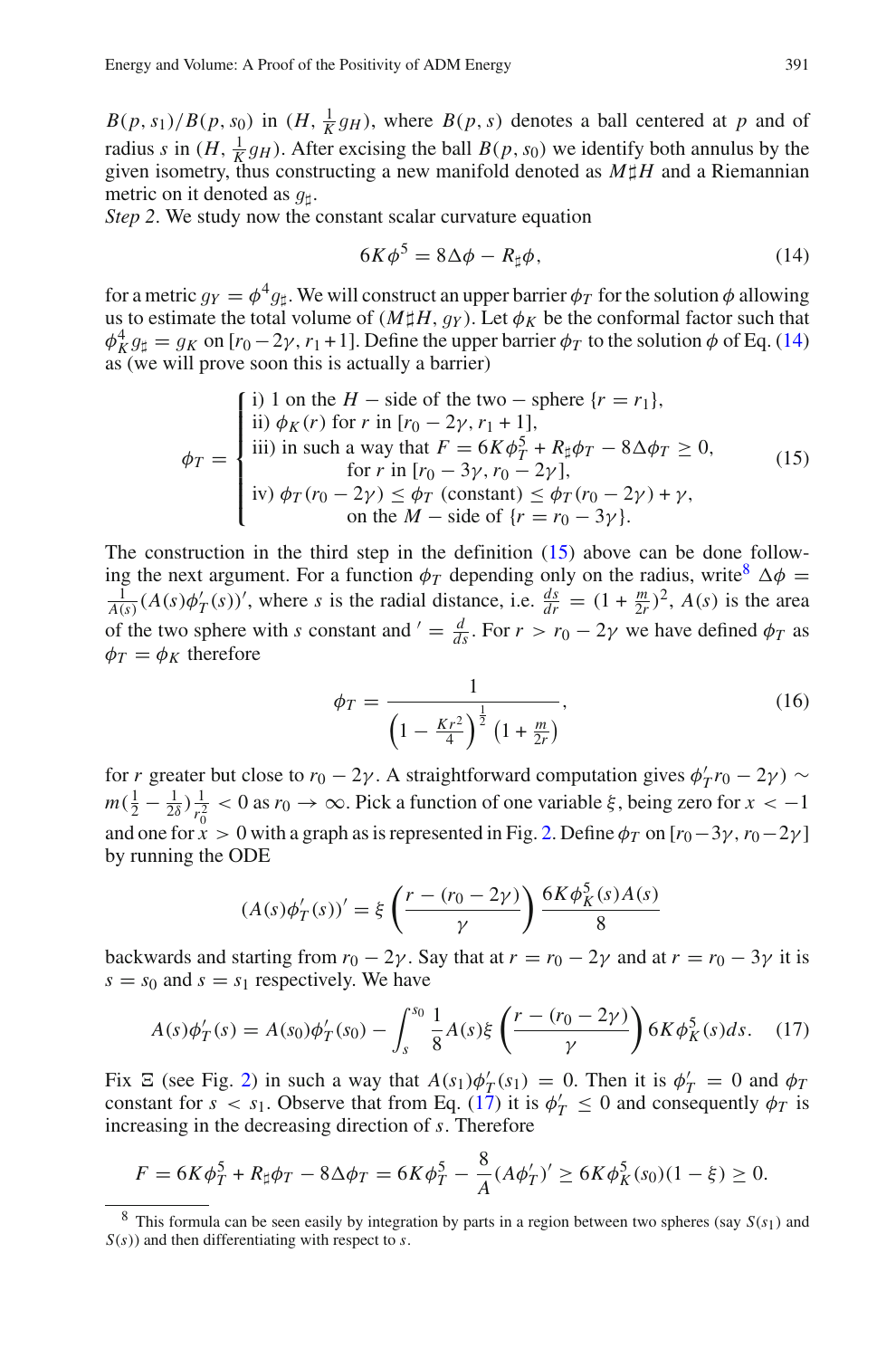

<span id="page-9-0"></span>**Fig. 2.** A schematic representation of ξ

This finishes the construction. Note that  $\phi_T \geq 1$  everywhere. To show that  $\phi_T$  is an upper barrier for  $\phi$ , we proceed by contradiction and assume that the infimum of  $\phi_T - \phi$  is less than zero. Then at the point *q* where it takes place it is  $\phi(q) > \phi_T(q) > 1$ . From the equation

$$
8\Delta(\phi_T - \phi) = 6K(\phi_T^5 - \phi^5) + R_{\sharp}(\phi_T - \phi) - F,
$$

<span id="page-9-1"></span>we get

$$
6K(\phi_T^5(q) - \phi^5(q) + \frac{R_{\sharp}}{6K}(\phi_T(q) - \phi(q))) \ge F(q) \ge 0.
$$
 (18)

Express  $\phi_T^5 - \phi^5$  as  $(\phi_T - \phi)(\phi_T^4 + \phi_T^3 \phi + \phi_T^2 \phi^2 + \phi_T \phi^3 + \phi^4)$ . Plugging it into Eq. [\(18\)](#page-9-1) gives

$$
6K(\phi_T(q) - \phi(q))\left( (\phi_T^4 + \phi_T^3 \phi + \phi_T^2 \phi^2 + \phi_T \phi^3 + \phi^4)(q) + \frac{R_\sharp}{6K} \right) \ge 0.
$$

The factor  $(\phi_T^4 + \phi_T^3 \phi + \phi_T^2 \phi^2 + \phi_T \phi^3 + \phi^4)(q) + \frac{R_{\text{B}}}{6K}$  $\frac{R_{\sharp}}{6K}$ ) is greater or equal to 5 – 8/3 as  $r_0$  goes to infinity, thus if  $r_0$  is chosen sufficiently large  $\phi_T(q) \ge \phi(q)$  which gives a contradiction.

*Step 3.* We compare now the volumes of  $V(M\sharp H, g_Y)$  and  $V(H, \frac{1}{K}g_H)$ . Fix a coordinate reduce  $g$ , with  $g \to g$ . We observe that the hall  $P(g, g)$  in  $(H, \frac{1}{K}g)$  and the nate radius  $r = r_2$  with  $s = s_2$ . We observe that the ball  $B(p, s_2)$  in  $(H, \frac{1}{K}g_H)$  and the compact side of the two sphere  $r = r_2$  in  $(M, q)$  have bounded volume as  $r_0 \rightarrow \infty$ compact side of the two sphere  $r = r_2$  in  $(M, g)$  have bounded volume as  $r_0 \to \infty$ . Also observe that because  $\phi_T \to 1$  as  $r_0 \to \infty$ , the volume of the annulus  $[r_2, r_1]$  in  $(M\sharp H, g_Y)$  minus the volume of annulus  $B(p, s_1)/B(p, s_2)$  in  $(H, \frac{1}{K}g_H)$  tends to  $-\infty$ as *r*<sub>0</sub> tends to  $\infty$ . Thus for *r*<sub>0</sub> sufficiently large it is  $V(M \sharp H, g_Y) < V(H, \frac{1}{K}g_H)$ .<br>Now the manifold  $M \sharp H$  has (independently of the nature of *M*) the hyperbolic

Now the manifold  $M\sharp H$  has (independently of the nature of *M*) the hyperbolic piece *H* in its Thurston decomposition. Therefore by Theorem [3](#page-2-3) it must be  $V(M \sharp H, g_Y) \geq$  $V(H, \frac{1}{k}g_H)$  $V(H, \frac{1}{k}g_H)$  $V(H, \frac{1}{k}g_H)$ , which is absurd. This finishes the proof of Theorem 1 in the case the metric a is exactly Schwarzschild outside a compact set in M *g* is exactly Schwarzschild outside a compact set in *<sup>M</sup>*.

*Step 4.* We treat now the case when the metric *g* is not exactly Schwarzschild outside a compact set. We start by introducing a notation. We say that a function *h* is an  $\mathcal{O}(r^{-\alpha})$